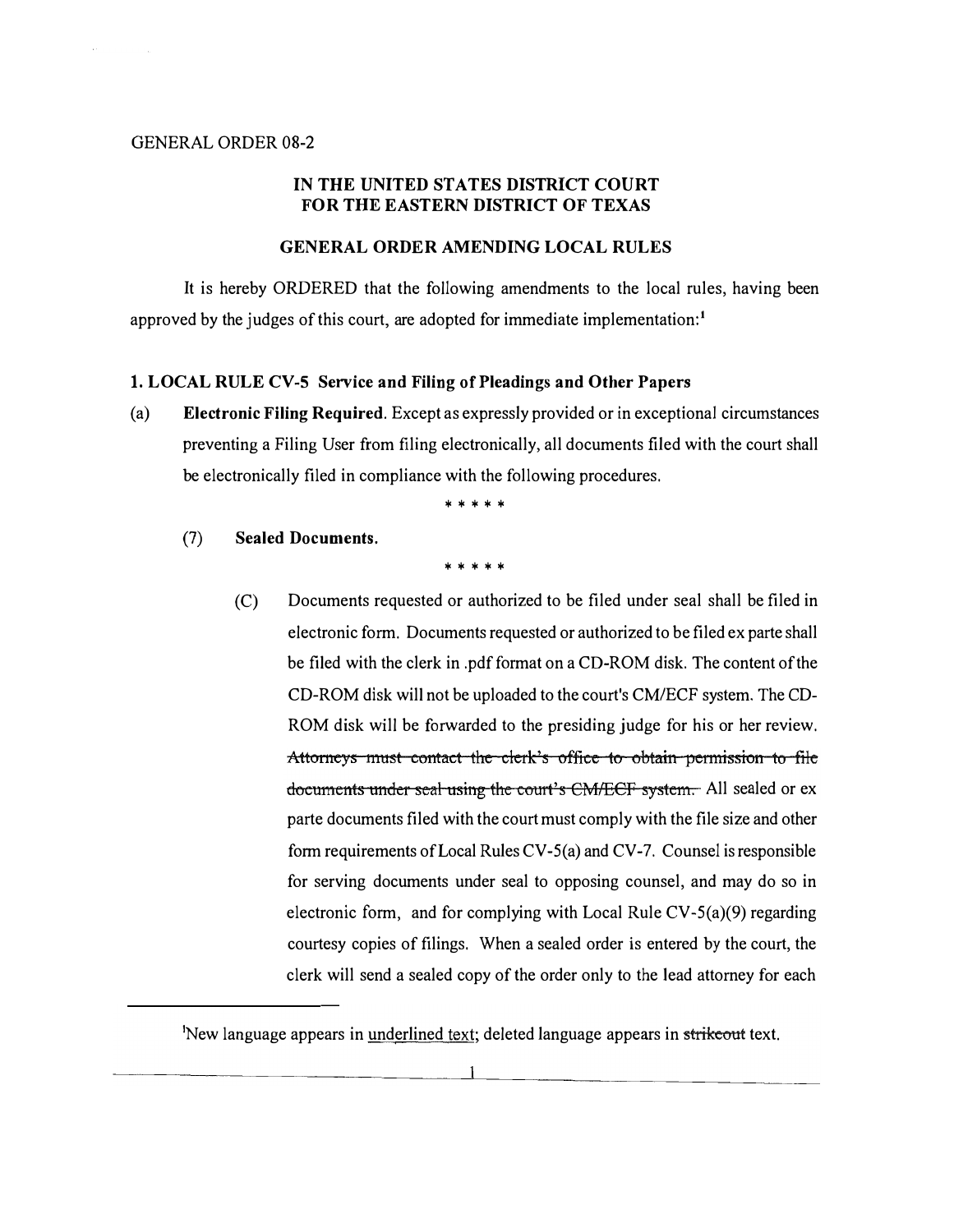party (see Local Rule  $CV-11$ ), who is responsible for distributing the order to all other counsel of record for that party.

\* \* \* \* \*

Comment: A recently installed CM/ECF software upgrade now permits the clerk's office to automatically allow attorneys to file documents under seal without having to contact the court. Therefore, the language requiring counsel to ask permission to electronically file documents under seal has been deleted.

## 2. LOCAL RULE CV-12 Filing of Answers and Defenses

An attorney may, by motion, request that the deadline be extended for a defendant to answer the complaint or file a motion under Fed. R. Civ. P. 12(b). Unless otherwise ordered by the court, where the requested extension  $(1)$  is not opposed; and  $(2)$  is not more than 30 days and does not result in an overall extension of the defendant's deadline exceeding 45 days, the request shall be by application to the clerk, not motion. The application shall be acted upon with dispatch by the clerk on the court's behalf, and the deadline to answer or otherwise respond is stayed pending action by the clerk.

Comment: The purpose of this new rule is to provide a streamlined, effective procedure for processing unopposed requests for extension. Such motions can be acted upon clerically subject to the caveat that the request be for not more than 30 days, and does not result in an overall extension of the defendant's deadline of more than 45 days.

## 3. APPENDIX M LOCAL PATENT RULES

The first sentence to the comment to the amendments to Patent Rules 2-1 and 3-1 contained in General Order 07-9 is changed to read as follows: "[t]he amendments to P.R. 2-1 and 3-1 make it clear that the Initial Case Management Conference referred to is that with the court under Rule 16, and not the Rule 26(f) conference between the parties." The references to Rules 16 and 26(f) were erroneously inverted in the original version of the comment.

It is hereby ORDERED that the effective date of these rule changes, and the ones contained